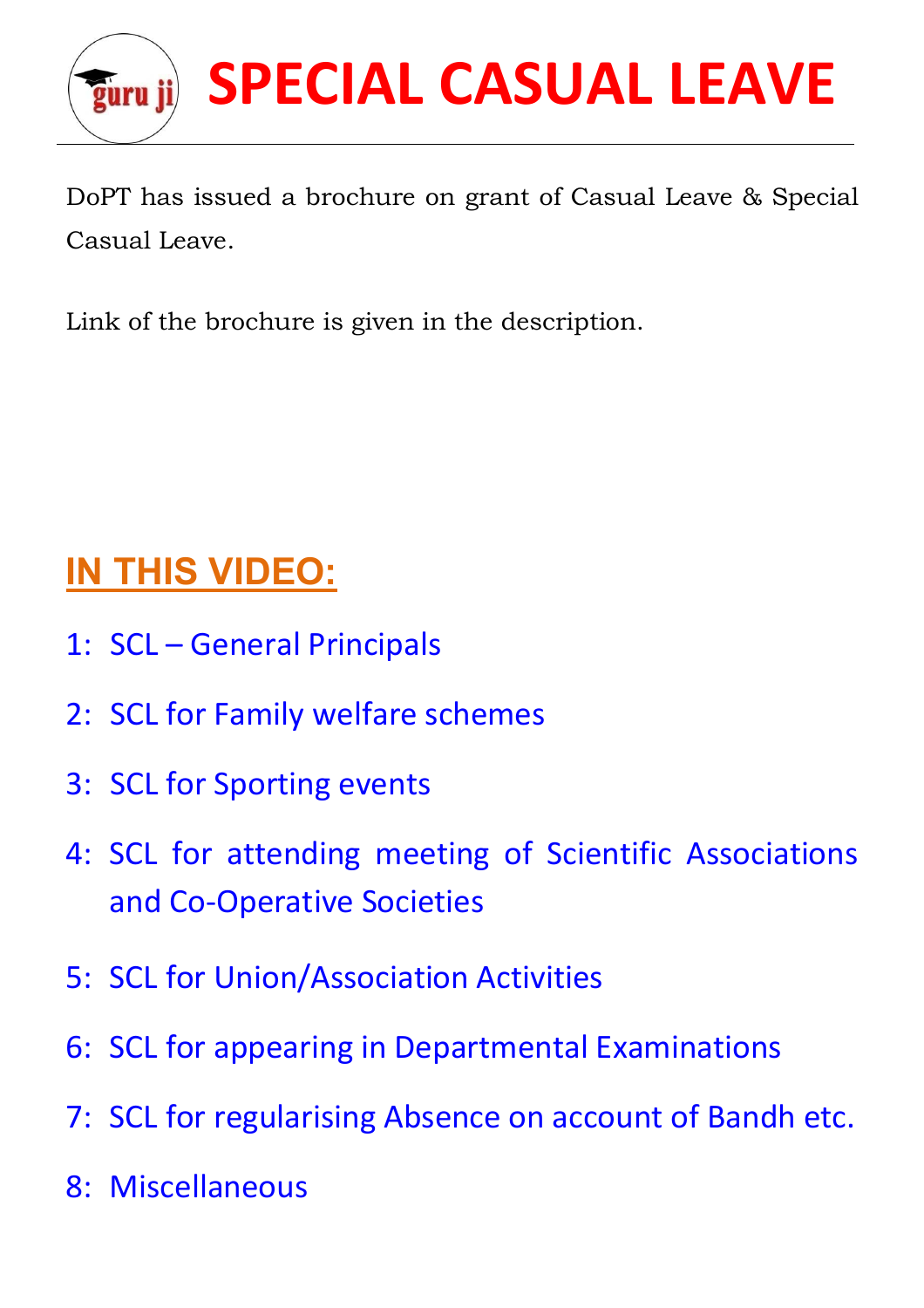### **1: SCL – General Principles**

1. Special casual leave is **not a recognized form of leave** and a Government servant on special casual leave is **not treated as absent** from duty.

*(MHA OM No. 46/1/58-Estt.(A), dated 17/12/1958)*

- 2. Special casual leave **must not be granted so as to extend the term of leave** beyond the time admissible under the rules or to cause evasion of rules regarding date of reckoning pay and allowances, change of office, commencement and end of leave, or return from duty. *(MHA OM No. 46/7/50-Estt.(A), dated 05/04/1954)*
- 3. Special casual leave can be combined with regular leave or casual leave, but not with both. *(DP&AR OM No. 28016/4/77-Estt.(A), dated 05/04/1954)*

4. Where the maximum permissible limit of special casual leave is in terms of days is distinct from working days. Sundays and closed holidays intervening in a period of special casual leave are not to be ignored for determining the maximum entitlement of special casual leave for a specific purpose.

*(DP&AR OM No. 28016/4/77-Estt.(A),46/7/50-Estt.(A), dated 18/05/1978 and OM No. 28016/1/80-Estt.(A), 30/04/1981)*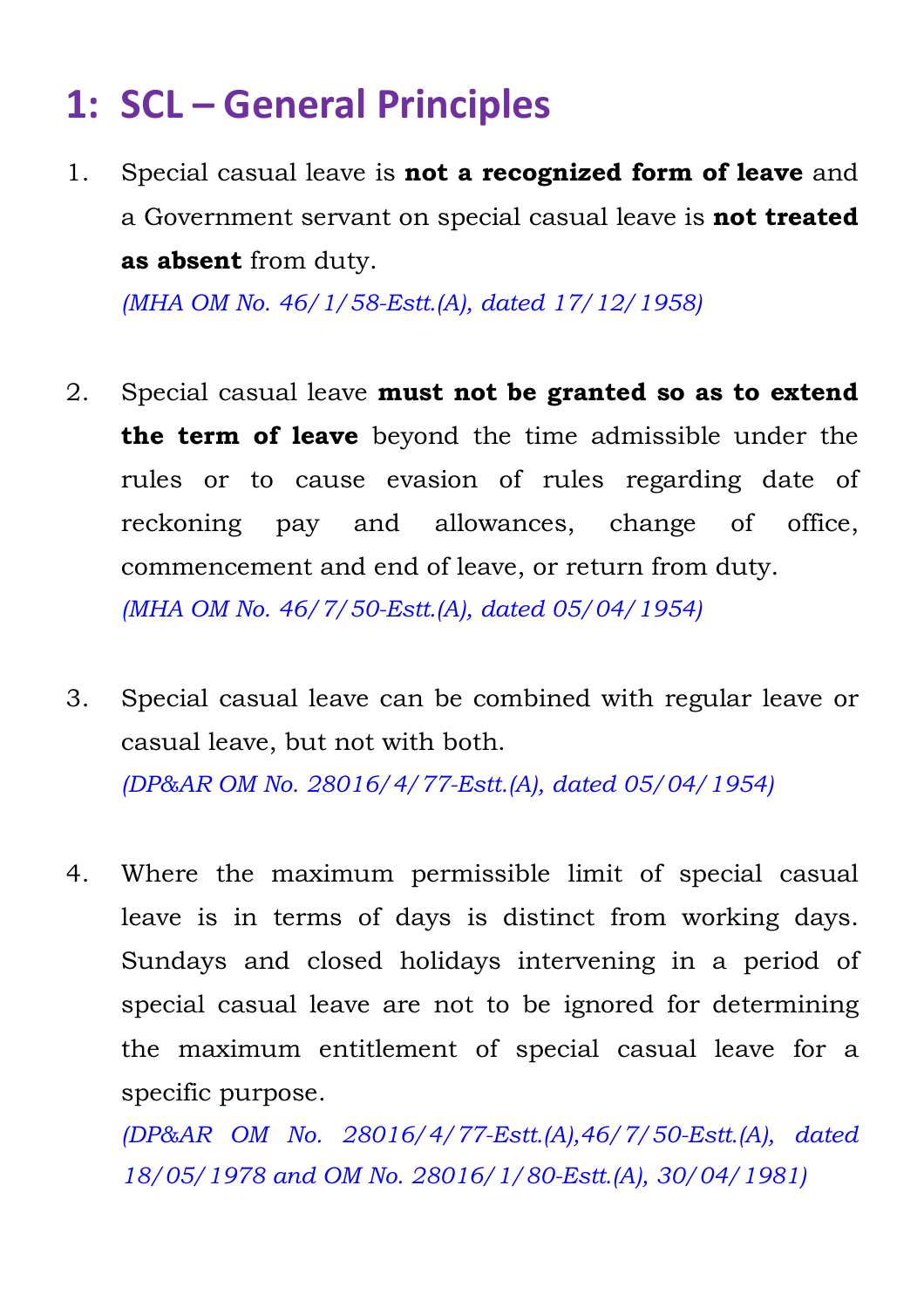5. Leave travel concession can be availed of during special casual leave.

*(DP&AR OM No. 35011/3/76-Estt.(A), dated end May, 1977)*

# **2: SCL for Family Welfare Schemes**

1. Special casual leave admissible to the Government servants under the Family Welfare Programme for various operations is as follows:

### **For Male Government Servants**

|      | S.No. Nature of Operation                                          | Maximum duration |
|------|--------------------------------------------------------------------|------------------|
| (1)  | Vasectomy                                                          | 5 Working Days   |
| (II) | Vasectomy for second time due to<br>failure of the first operation | 5 Working Days   |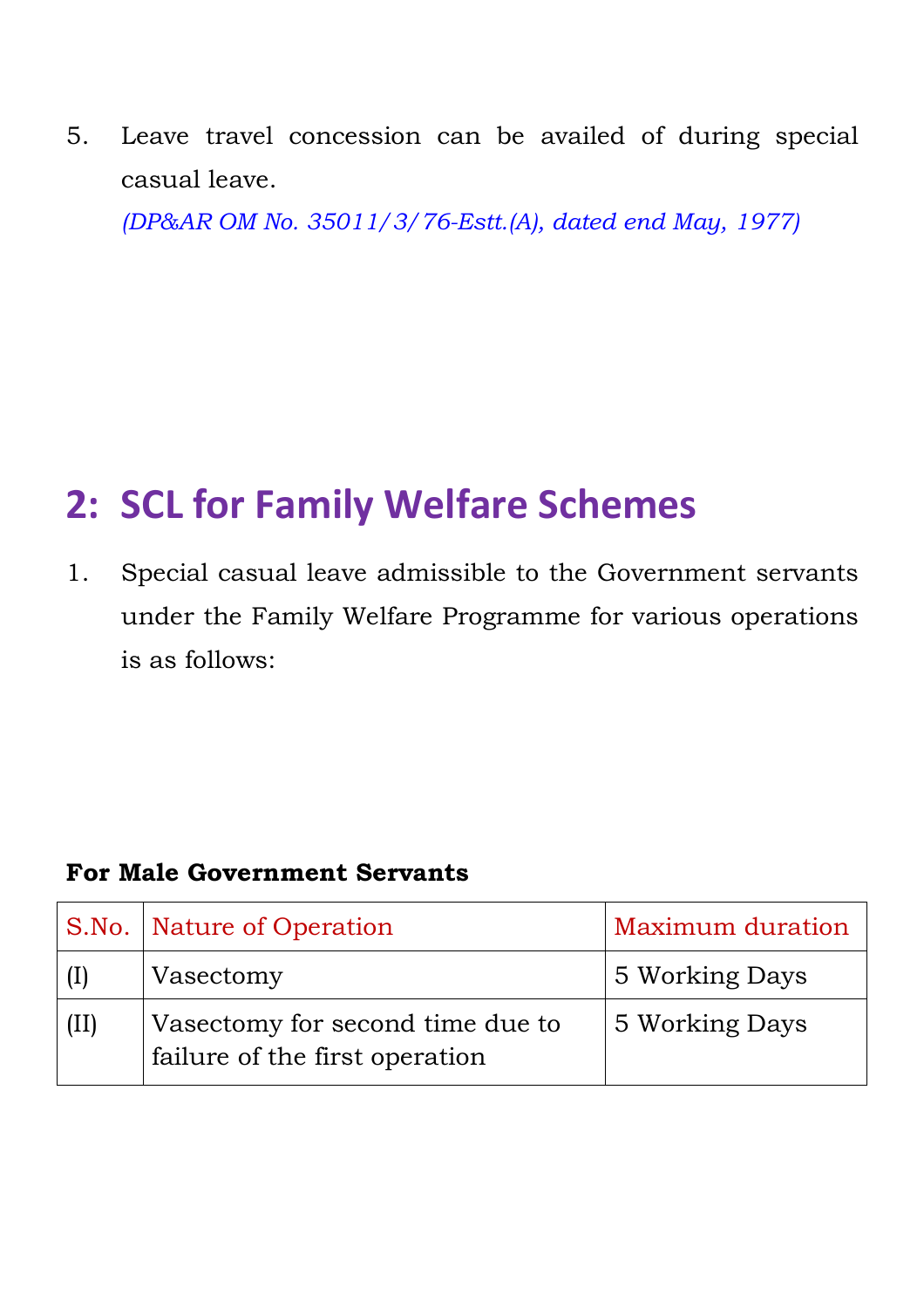#### **For Female Government Servants**

|       | S.No.   Nature of Operation                                                                                                                                                                                                | Maximum duration                  |  |
|-------|----------------------------------------------------------------------------------------------------------------------------------------------------------------------------------------------------------------------------|-----------------------------------|--|
| (I)   | Puerperal Tubectomy / Non-<br>Puerperal Tubectomy (including<br>Laparoscopic method)                                                                                                                                       | 10 Working Days                   |  |
| (II)  | Puerperal Tubectomy / Non-<br>Puerperal Tubectomy for 2 <sup>nd</sup> time                                                                                                                                                 | 10 Working Days                   |  |
| (III) | Salpingectomy after Medical<br>termination of pregnancy (MTP)                                                                                                                                                              | 10 Working Days                   |  |
|       | <b>NOTE:</b><br>Not admissible when, after Salpingectomy operation along<br>with Medical termination of pregnancy,<br>facility of<br>maternity leave for six weeks under Rule 43 of CCS<br>(Leave) rules, 1972 is availed. |                                   |  |
| (IV)  | IUCD insertion / reinsertion                                                                                                                                                                                               | Day of insertion /<br>reinsertion |  |

### **Post Sterilization Complications**

|              | <b>S.No.</b> For Non-Hospitalization | Maximum duration                     |
|--------------|--------------------------------------|--------------------------------------|
| $\vert$ (I)  | <b>Post-Vasectomy Complications</b>  | No SCL, Commuted                     |
| $\vert$ (II) | <b>Post-Tubectomy Complications</b>  | Leave to be granted,<br>if necessary |

*(DoPT OM No. 28016/02/2007-Estt.(A), dated 04/01/2008)*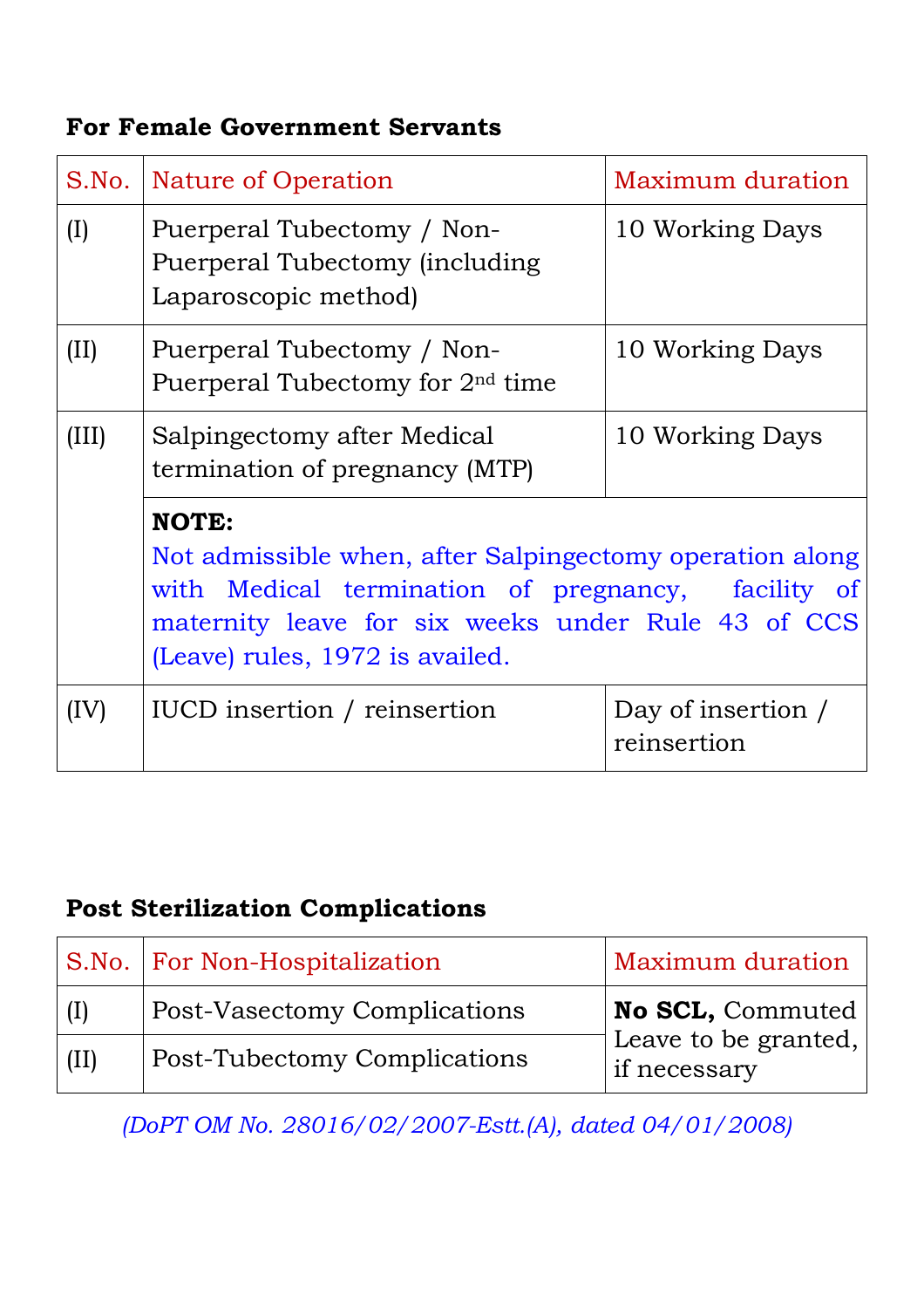2. The grant of additional special casual leave covering the period of hospitalization is subject to the production of a medical certificate from the hospital authorities concerned/ authorized Medical Attendant.

|      | S.No.   For Hospitalization         | Maximum duration |
|------|-------------------------------------|------------------|
|      | <b>Post-Vasectomy Complications</b> | 7 Working Days   |
| (II) | Post-Tubectomy Complications        | 14 Working Days  |

*(DP&AR OM No. 28016/3/75-Estt(A), dated 06/08/1979 and OM No. 28016/1/80-Estt(A), dated 30/04/1981)*

3. Special casual leave upto a maximum period of **3 days** can be given to a male Government servant, whose wife undergoes Puerperal/Non-Puerperal Tubectomy including sterilization performed through Laparoscopy for the first time or second time.

The grant of special casual leave in both the cases will be subject to production of a medical certificate certifying that his wife has undergone the particular sterilization operation. *(DoPT OM No. 28016/02/2007-Estt.(A), dated 04/01/2008)*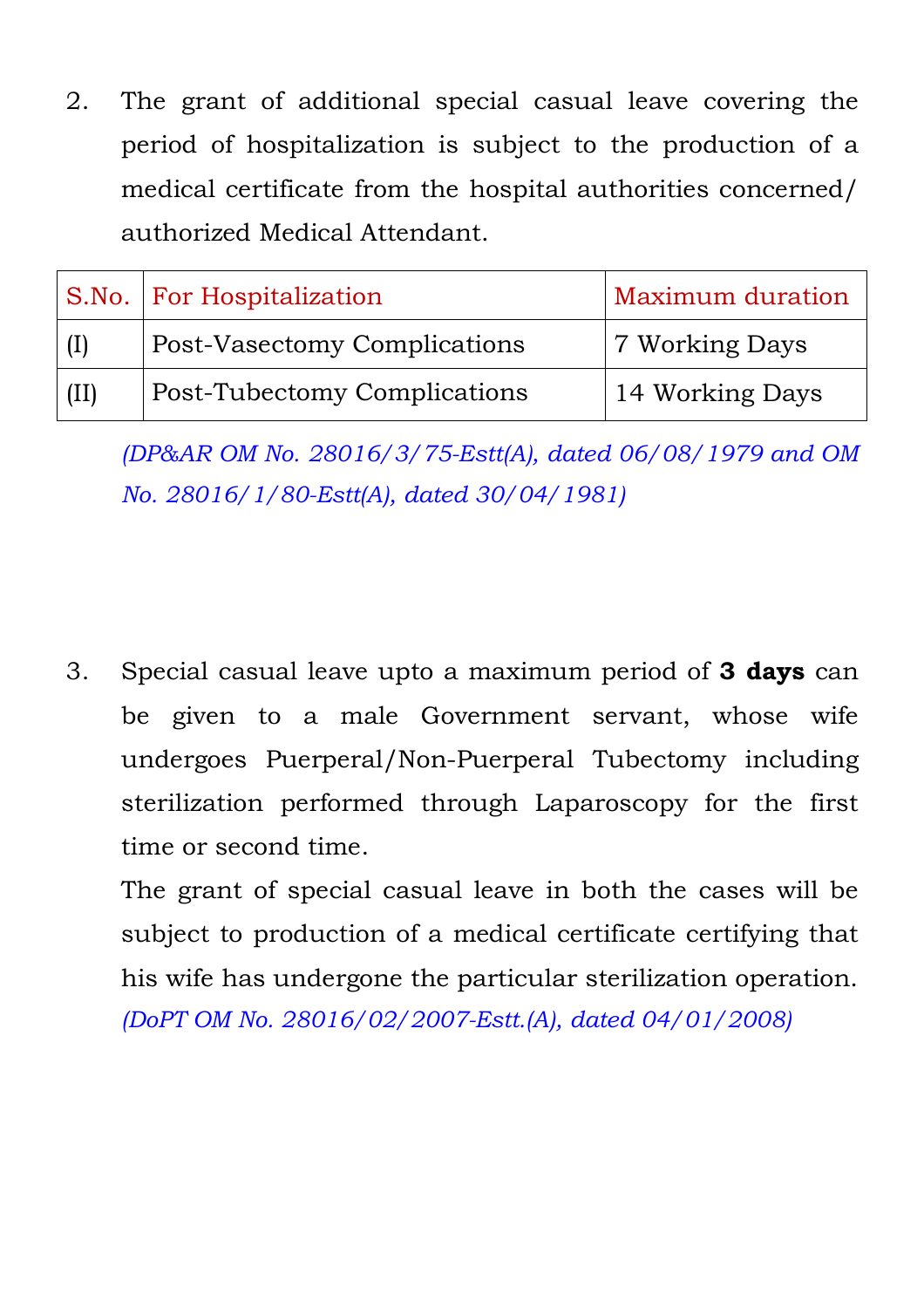4. Government servants who undergo operation of recanlisation may be granted special casual leave upto a period of **21 days or the actual period of hospitalization** as certified by the authorized medical attendant **whichever is less.**

Besides, special casual leave may also be granted for the actual period of journey performed (to and fro) for undergoing the operation.

- 5. The concession of special casual leave for recanalization operation is admissible to Government servants who:
	- (a) are unmarried, or
	- (b) have been less than two children; or
	- (c) desire recanalization for substantial reasons, e.g. a person has lost all male children or all female children after sterilization operation performed earlier.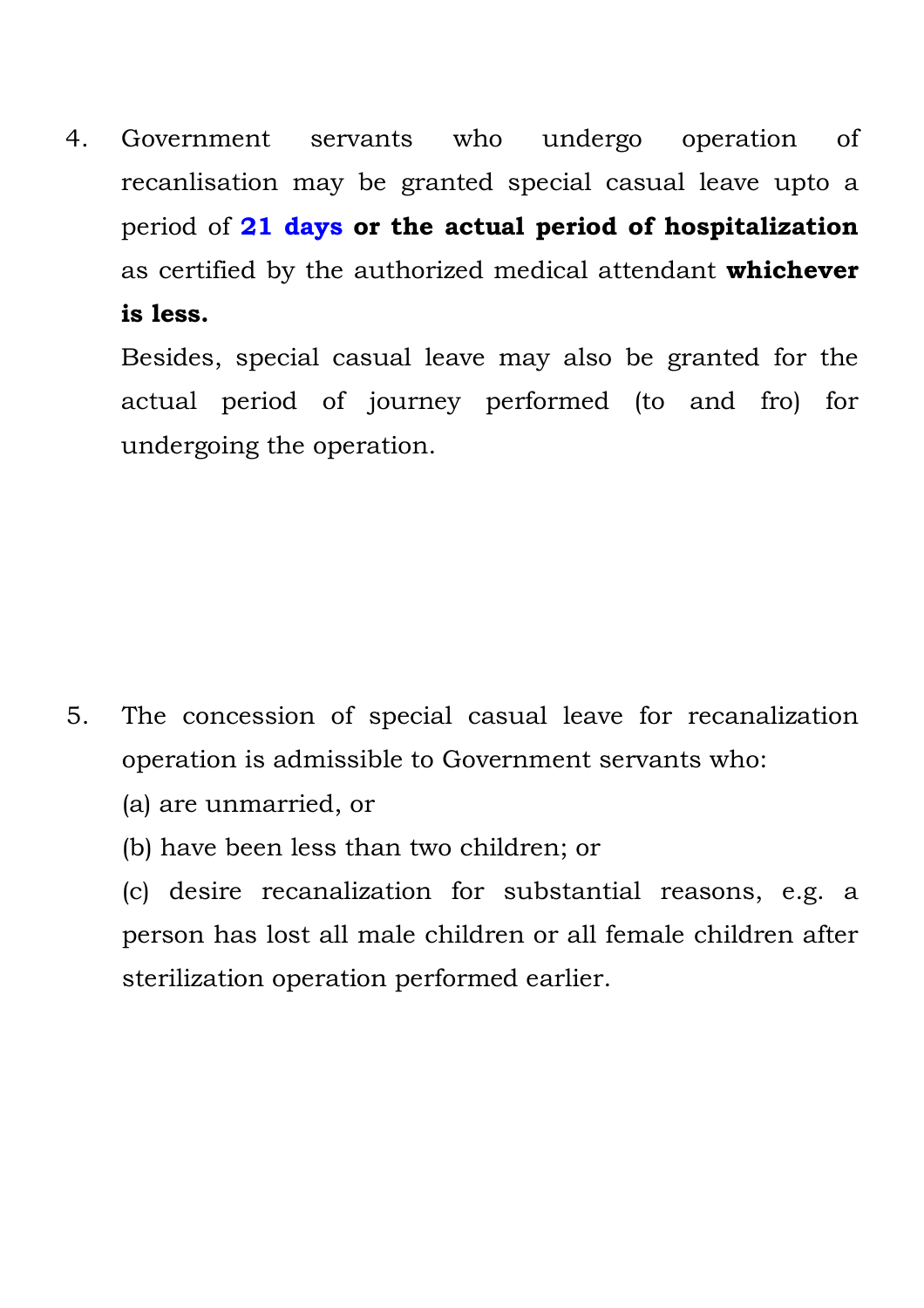# **3: SCL for Sporting Events**

1. The period of participation of in sporting events of national/international importance and also the time spent in traveling to and from for such tournaments/meets **may be treated as duty** instead of special casual leave.

The period of pre-participation coaching camp in connection with such events **may also be treated as duty.**

*(DoPT OM No. 6/1/85/-Estt.(Pay-I), dated 16/07/1985*)

| S.N.           | Nature of Events                                                                                                                                                                                                                                                    | Max. SCL in a<br>calendar year |
|----------------|---------------------------------------------------------------------------------------------------------------------------------------------------------------------------------------------------------------------------------------------------------------------|--------------------------------|
| $\overline{2}$ | For <b>Coaching or Administration</b> of the teams<br>participating in national and international<br>sporting events,                                                                                                                                               | 30 days                        |
|                | Provided that services are utilized by the<br>Sports Federation of India or Association<br>recognized by the All India Council of Sports.                                                                                                                           |                                |
| 3              | As <b>Commentator</b> in national and international<br>sporting events,                                                                                                                                                                                             | 30 days                        |
|                | Provided that services are utilized for giving<br>running commentaries over <b>All India Radio/</b><br><b>Doordarshan</b> in national/ international meets<br>by the Sports Federation of India or<br>Association recognized by the All India Council<br>of Sports. |                                |
|                | (DP&AR OM No. 28016/2/79-Estt(A), dated 28/11/1979)                                                                                                                                                                                                                 |                                |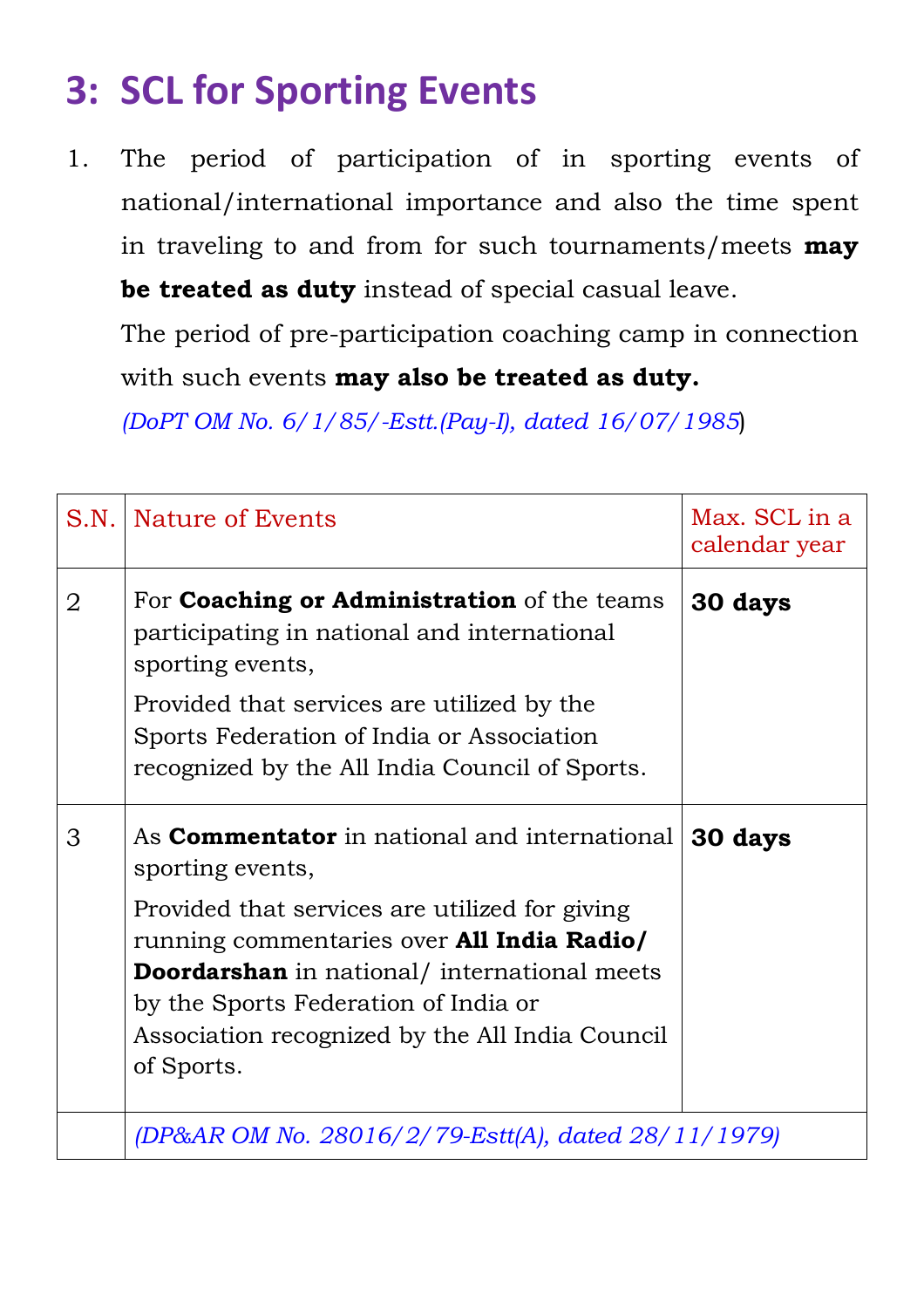| S.N. | Nature of Events                                                                                                                                                                                                                                                                                                                                   | Max. SCL in a<br>calendar year |
|------|----------------------------------------------------------------------------------------------------------------------------------------------------------------------------------------------------------------------------------------------------------------------------------------------------------------------------------------------------|--------------------------------|
| 4    | To attend <b>Coaching or Training camps</b> in the<br>following institutions:<br>(i) Rajkumari Amrit Kaur Coaching Scheme or<br>similar All India Coaching Schemes<br>(ii) National Institute of Sports, Patiala<br>(iii) Coaching camp organized by the National<br>Federation of sports boards recognized by the<br>All India Council of Sports. | 30 days                        |
| 5    | To participate in Trekking or Mountaineering<br><b>Expeditions</b> which have the approval of the<br>Indian Mountaineering Foundation.                                                                                                                                                                                                             | 30 days                        |
|      | (OM No. $27/4/68$ -Estt(B), dated 06/09/1969)<br>(OM No. 28016/2/84-Estt(A), dated 11/04/1985)                                                                                                                                                                                                                                                     |                                |

| S.N. | Nature of Events                                                                                                                                                                                                               | Max. SCL in a<br>calendar year |
|------|--------------------------------------------------------------------------------------------------------------------------------------------------------------------------------------------------------------------------------|--------------------------------|
| 6    | To participate in <b>inter-ministerial and inter-</b><br><b>departmental</b> tournaments and sporting<br>events,<br>Provided that the sporting event is duly<br>recognized by Government.                                      | 10 days                        |
|      | To participate in <b>cultural activities</b> like<br>dance, dramas, music, poetic symposium<br>etc. of an All India or Inter-state character<br>organized by the Central Secretariat Sports<br>Control Board or on its behalf. | 30 days                        |
|      | (MHA OM No. $27/3/68$ -Estt(B), dated $28/06/1969$ )                                                                                                                                                                           |                                |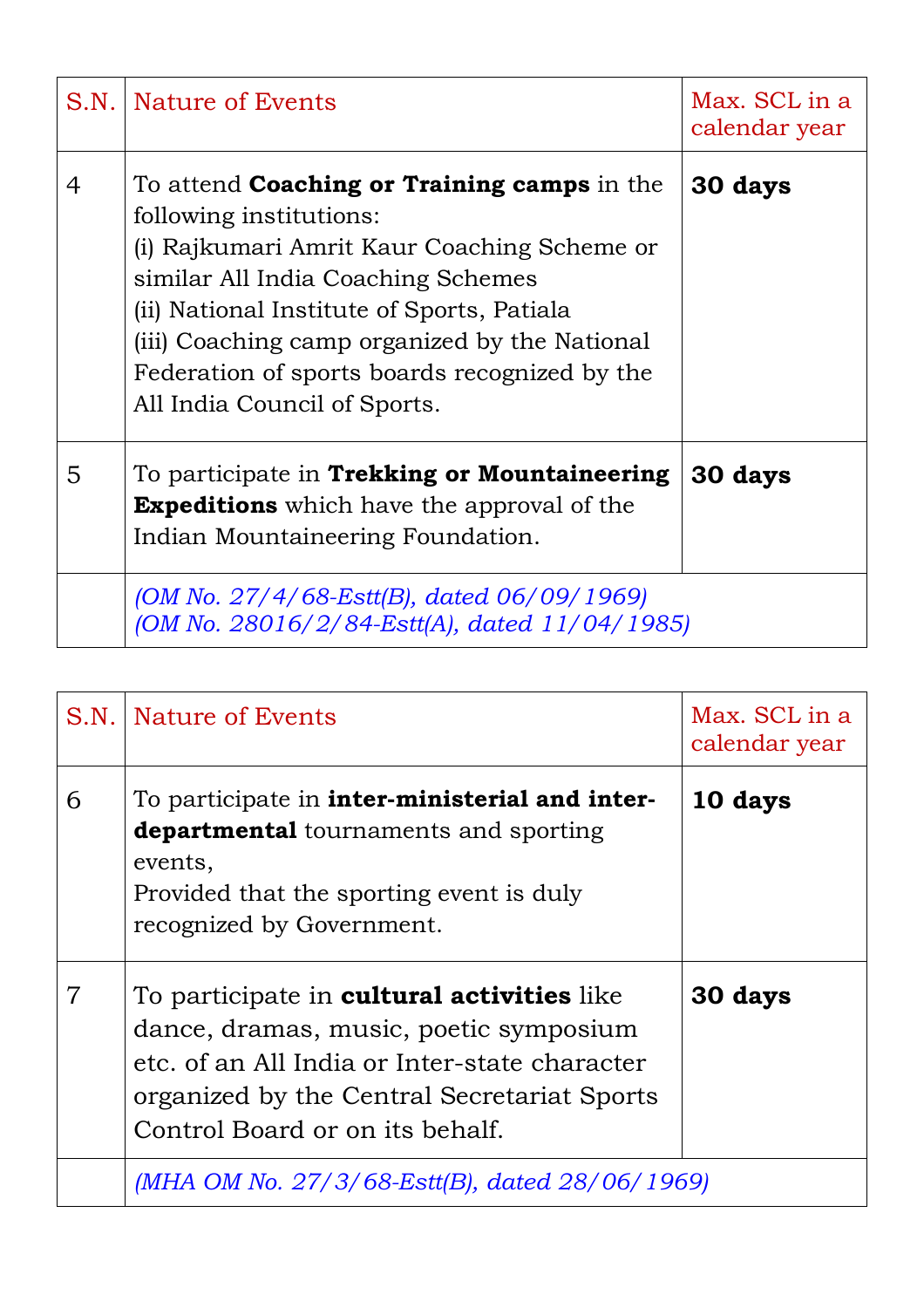2. There will be no change in the **overall limit of 30 days** of special casual leave for an individual Government servant for one calendar year for participating in sporting events mentioned above taken together.

*(DoPT OM No. 28016/2/84-Estt(A), dated 11/04/1985) (DoPT OM No. 6/1/85-Estt(Pay-I), dated 16/05/1985)*

# **4: SCL for attending meeting of Scientific Associations and Co-Operative Societies**

1. Government servants may be granted special casual leave to the extent required to attend meetings organized by Scientific Associations, and for journeys to and from the place of meetings.

SCL for this purpose may be combined with casual leave.

*(MHA OM No. 74/4/50-Estt(A), dated 26/07/1951)*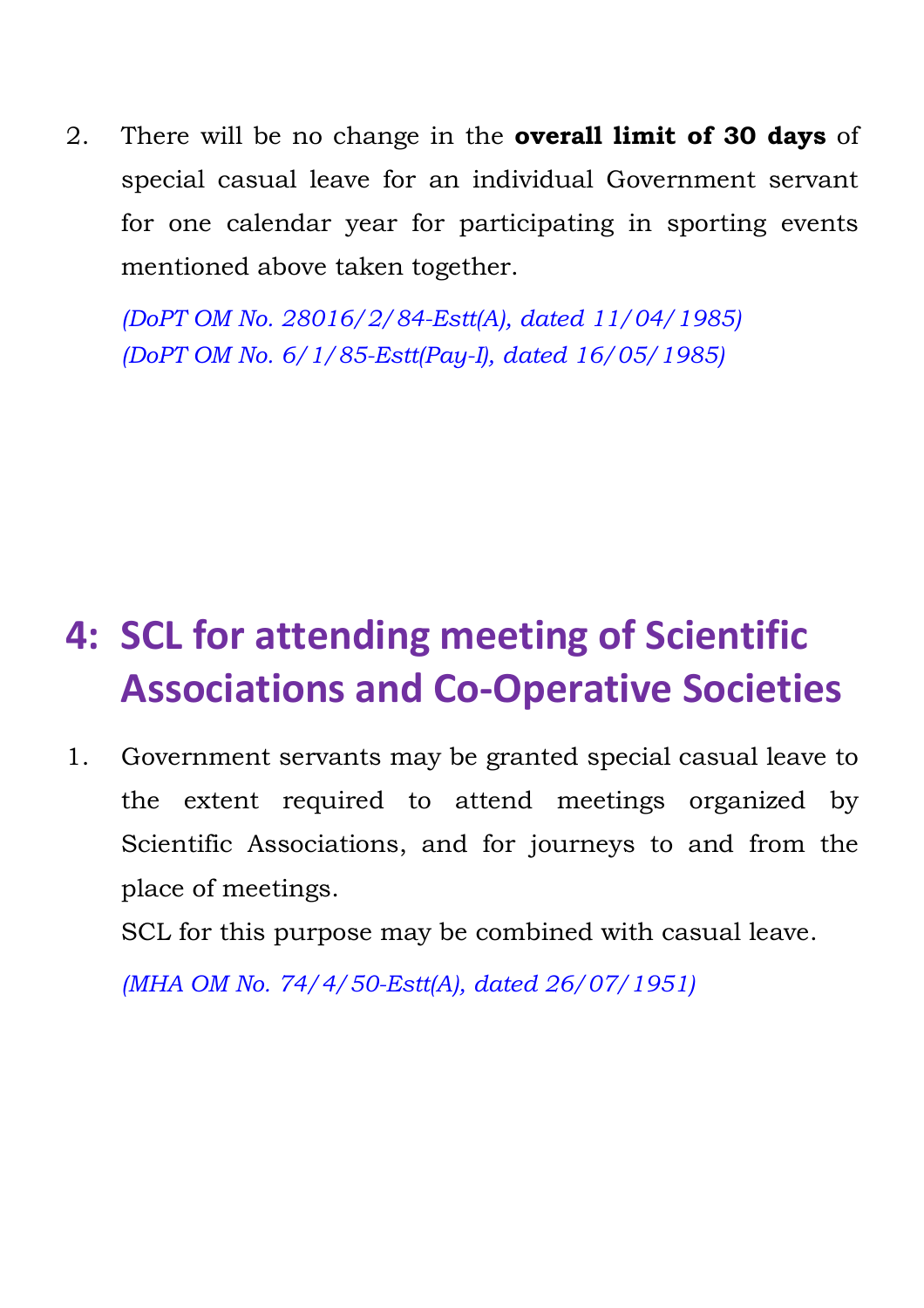2. Government servants who are members, management committee members and office bearers of cooperative societies (formed exclusively with Government employees) and posted outside the headquarters of the societies may be granted special casual leave upto a maximum of **10 days** in a calendar year to attend meetings of cooperative society.

*(MHA OM No. 46/22/63-Estt(A), dated 14/01/1964)*

## **5: SCL for Union/Association Activities**

- 1. Government servants who are union office bearers and delegates of the Government employees unions/associations may be granted special casual leave to attend the activities of Unions/Associations.
	- (a) An **office bearer** of a recognized association/union may be granted special casual leave up to a maximum of **20 days** in a calendar year.
	- (b) **Outstation members** of executive Committee may be granted special casual leave up to **10 days** in a calendar year.
	- (c) **Local members** of executive committees may be granted special casual leave up to **5 days** in a calendar year for attending meetings.

*(MHA OM No. 27/3/69-Estt(B), dated 08/04/1969) (DoPT OM No. 8/13/72-JCA, dated 04/09/1972)*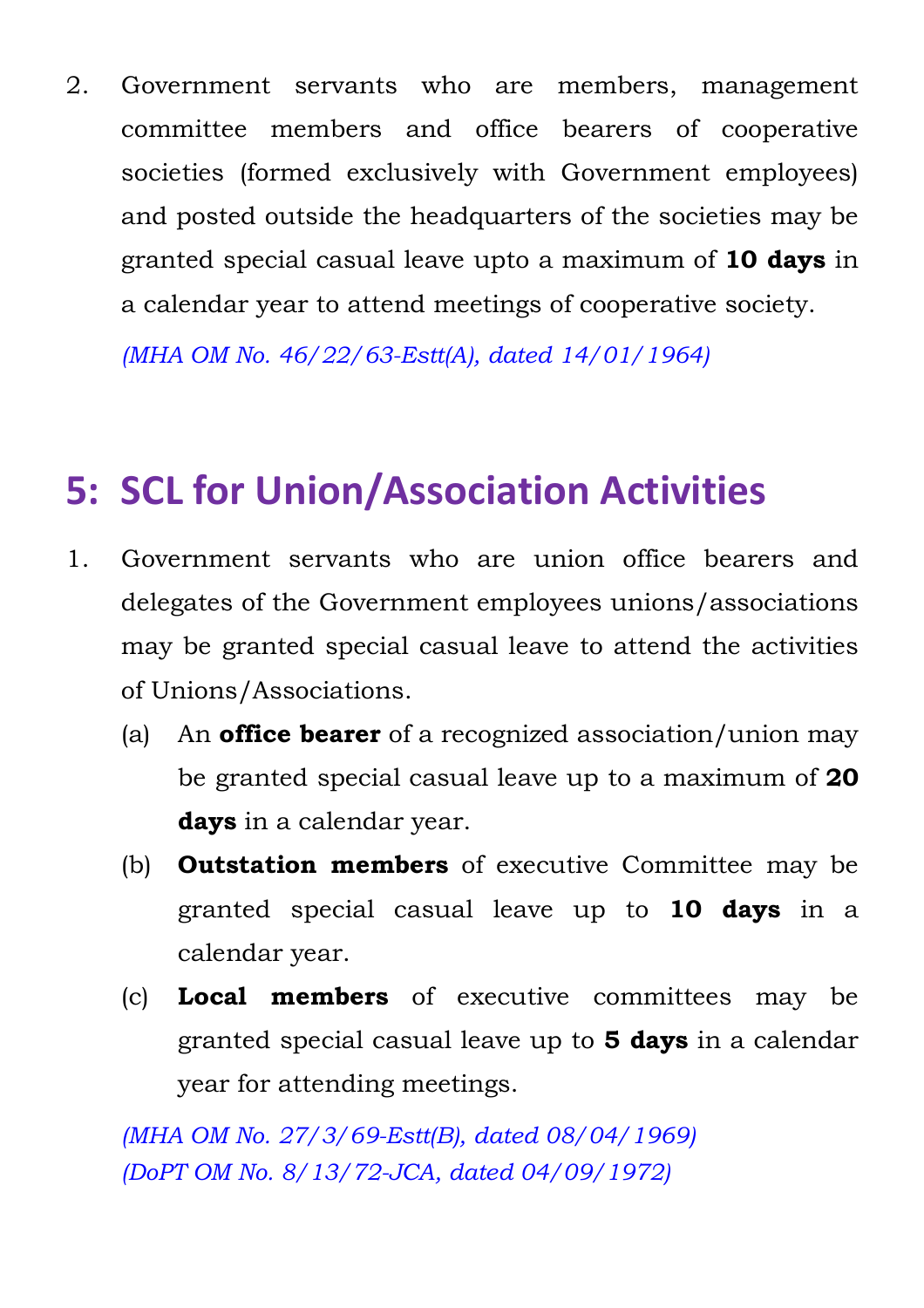# **6: SCL for appearing in Departmental Examinations**

1. Government servants may be granted special casual leave for appearing in Departmental Promotion Examination for the actual duration of the examination and the journey period. This facility will not be admissible for appearing at the open competitive examinations for direct recruitment. *(MHA OM No. 46/26/63-Estt(A), dated 02/12/1963)*

## **7: SCL for regularising Absence on account of Bandh etc.**

- 1. During any bandh, a Government servant may be granted special casual leave, if the absence was due to failure of transport facilities and Government servants had to come from a distance or more 5 km. to their places of duty.
- 2. If the absence was due to picketing or disturbances or curfew, the special casual leave may be granted without insisting on the condition that the distance between the place of duty and residence of the Government servant should be more than 5 Km.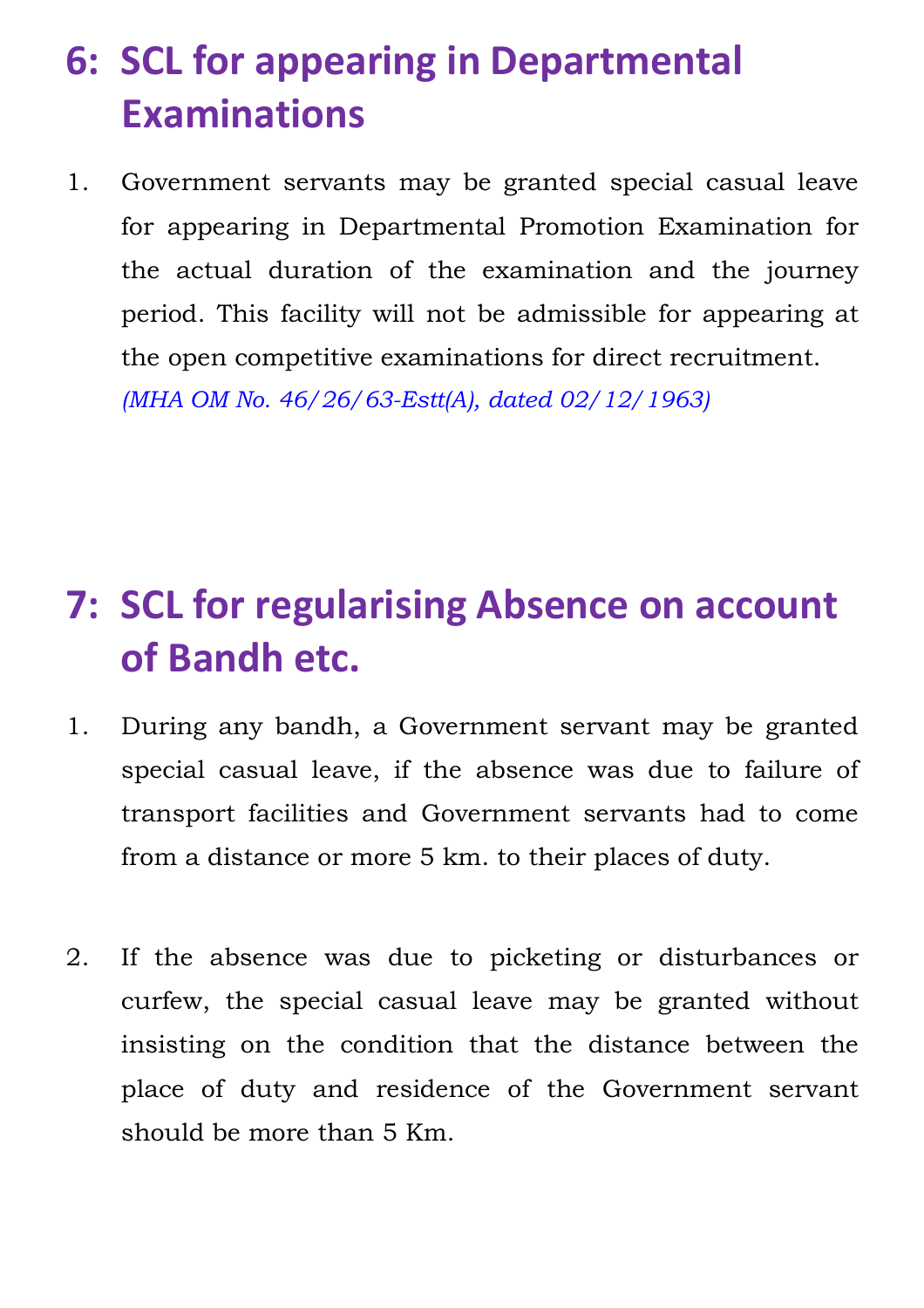3. Special casual leave in these cases may be granted by the Head of the Department.

*(DoPT OM No. 27/6/71-Estt(B), dated 01/11/1971) (DoPT OM No. 28016/1/79-Estt(A), dated 28/05/1979) (DoPT OM No. 3011/(S)/87-Estt(B), dated 16/02/1987)*

## **8: MISCELLANEOUS**

- 1. Special Casual heave may be granted for blood donation or for apheresis (blood components such as red cells, plasma, Platelets, etc.) donation at licensed Blood Banks on a working clay (for that day only) up to a maximum of 4 times in a year on submission of valid proof of donation. *(DoPT OM No. 13020/1/2017-Estt(L), dated 28/12/2017)*
- 2. Government servants, who have enrolled themselves as members of St. John Ambulance Brigade while performing such duties on working days may be granted special casual leave not exceeding 3 days per annum. *(MHA OM No. 27/5/70-Estt(B), dated 12/01/1971)*